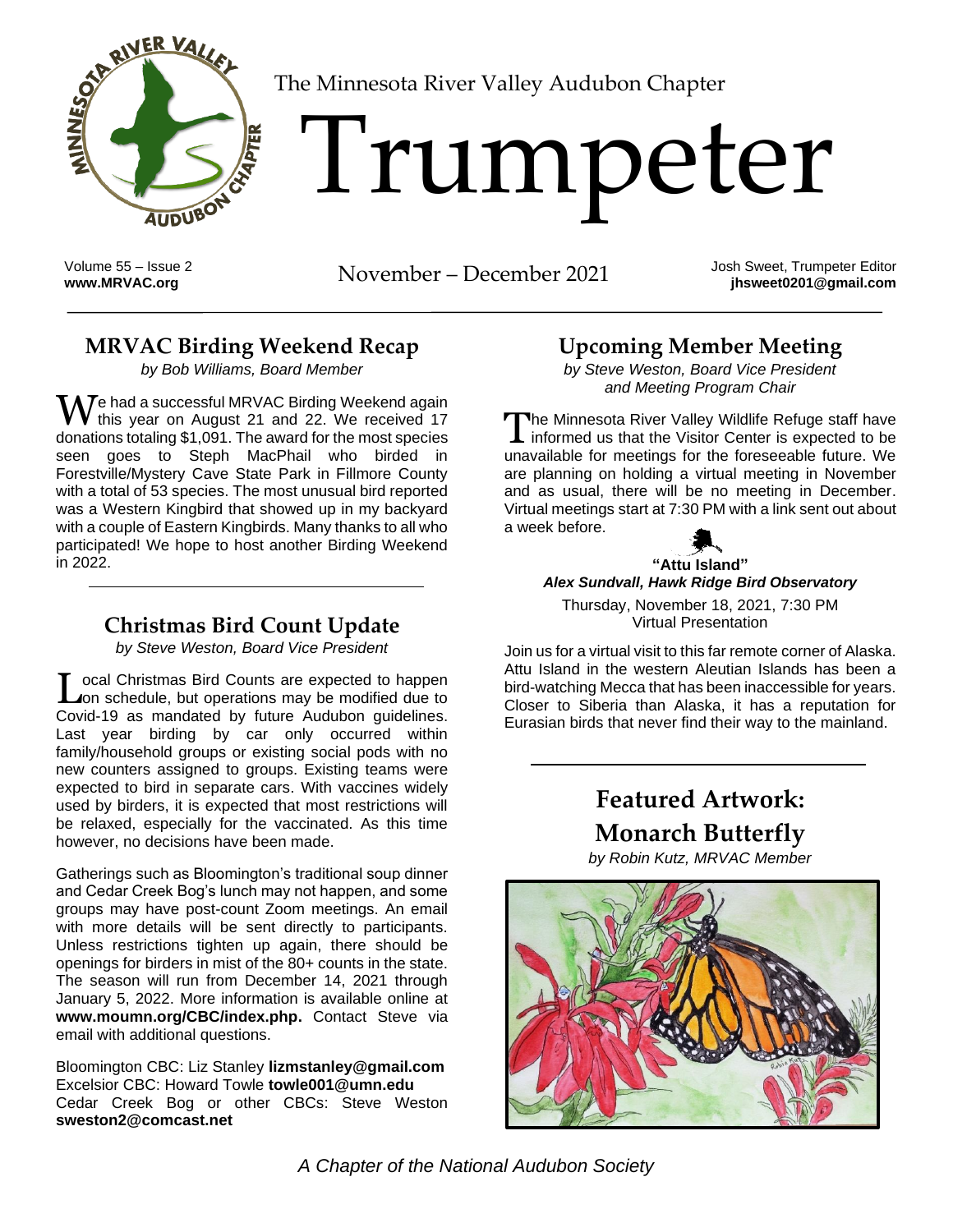

## **Refuge Highlight: Louisville Swamp**

*by Cortney Solum, MVNWR Assistant Visitor Services Manager*

ouisville Swamp between Shakopee and Jordan is a Louisville Swamp between Shakopee and Jordan is a<br>
Midden gem near the Twin Cities. This unit of Minnesota<br>
Minnesota Valley National Wildlife Refuge sits along the east bank of the Minnesota River and offers a variety of experiences to explore.

From the Middle Road entrance off of Bluff Drive and Jordan Avenue north of Jordan, a quick hike in will take you to a gigantic rock left by the glaciers that formed the river valley. Hike a bit further into the unit from Middle Road to see the historically significant Inyan Ceyaka Otunwe (Village at the Barrier of Stone), also called Little Rapids. When the Minnesota River is low enough, like it was this summer, you can see how the location earned its name. Rocks and riverbed are exposed by low waters creating small rapids that produce a mesmerizing sound not normally heard along this river.

Inyan Ceyaka, was a summer planting village of the Wahpeton Dakota. It is estimated that more than three hundred Wahpeton lived here long the river in summer to plant, tend, and harvest corn; gather berries and roots; hunt and fish. MNopedia states that the "village included a dance area—a smooth, dry semi-circle surrounded by a low earthen embankment." The dance area was likely used for medicine dances because Mazamani (Walking Iron), a spokesman of the Wahpeton in the early nineteenth century, was a wellknown leader of the Medicine Lodge at this site.

The northern end of the unit offers spectacular views of wildlife-filed wetlands below the Mazomani north trail. The Mazomani south trail traverses around the swamp, crossing Sand Creek and eventually connecting with Middle Road. If you're looking to get out of the city this fall and winter, Louisville Swamp will provide an opportunity for solitude and adventure.

Click or visit the following link for more information about the Wahpeton Dakota village at Little Rapids. **[www.mnopedia.org/place/inyan-ceyaka-otunwe](https://www.mnopedia.org/place/inyan-ceyaka-otunwe)**



Green Heron at Fox Woods Preserve in Chanhassen. Photo: J. Sweet

#### **Bereavement Notice for Jack Telfer**

*From the Minnesota Valley Unitarian Universalist Fellowship*

Tith a heavy heart, we announce that Jack Telfer has  $\boldsymbol{V}$  died. Jack passed away on the evening of September 16. He had struggled with a slight respiratory illness the previous week (not Covid-19) and his 101 year old body was just too tired to recover from one more thing. A service honoring Jack may be set for a future date; we'll keep you posted.

Memorials in Jack's honor can be made to the Minnesota Valley Unitarian Universalist Fellowship or to the Minnesota River Valley Audubon Chapter.

#### **Asa Wright Nature Centre Closes**

*by Steve Weston, Board Vice President*

n January 18, 2021, at the height of the Covid-19 On January 18, 2021, at the height of the Covid-19 pandemic, Asa Wright Nature Centre, the world class birding destination in Trinidad, announced unexpectedly that it would permanently cease operations. The main lodge was shuttered and the staff were all terminated without notice or compensation. The resulting animosity between the staff and the management was so great, that offers to maintain the buildings and grounds without compensation by the staff were denied.

All may not be lost. Management recently announced a Request For Proposals for a concession for an outside party to operate the eco-lodge for 10 years, but the main lodge is in shambles, needing millions of dollars to be restored. The grounds likewise have not been maintained. Financial and legal issues relating to the staff have yet to be resolved, but the government has funds that may be used for this crucial tourist resource. And, perhaps like the myth of the phoenix, it will rise again.

#### **Blake Road Restoration and Redevelopment**

*From the Minnehaha Creek Watershed District*

he Minnehaha Creek Watershed District (MCWD) is The Minnehaha Creek Watershed District (MCWD) is leading an effort, in partnership with the City of Hopkins and numerous public and private partners, to transform a former industrial site at 325 Blake Road into a vibrant space where people and nature thrive together.

The project is an effort to marry two sets of goals. The restoration will complete a missing link in the [Minnehaha Creek Greenway,](http://minnehahacreek.org/greenway) a decade-long effort to restore the creek and connect a system of green space and trails around Minnehaha Creek to the surrounding community. At the same time, MCWD is working closely with the City of Hopkins and a private partner to integrate a transformative, transit-oriented redevelopment into the site.

Join the MCWD email list to receive updates on project progress. **[www.minnehahacreek.org](http://www.minnehahacreek.org/)**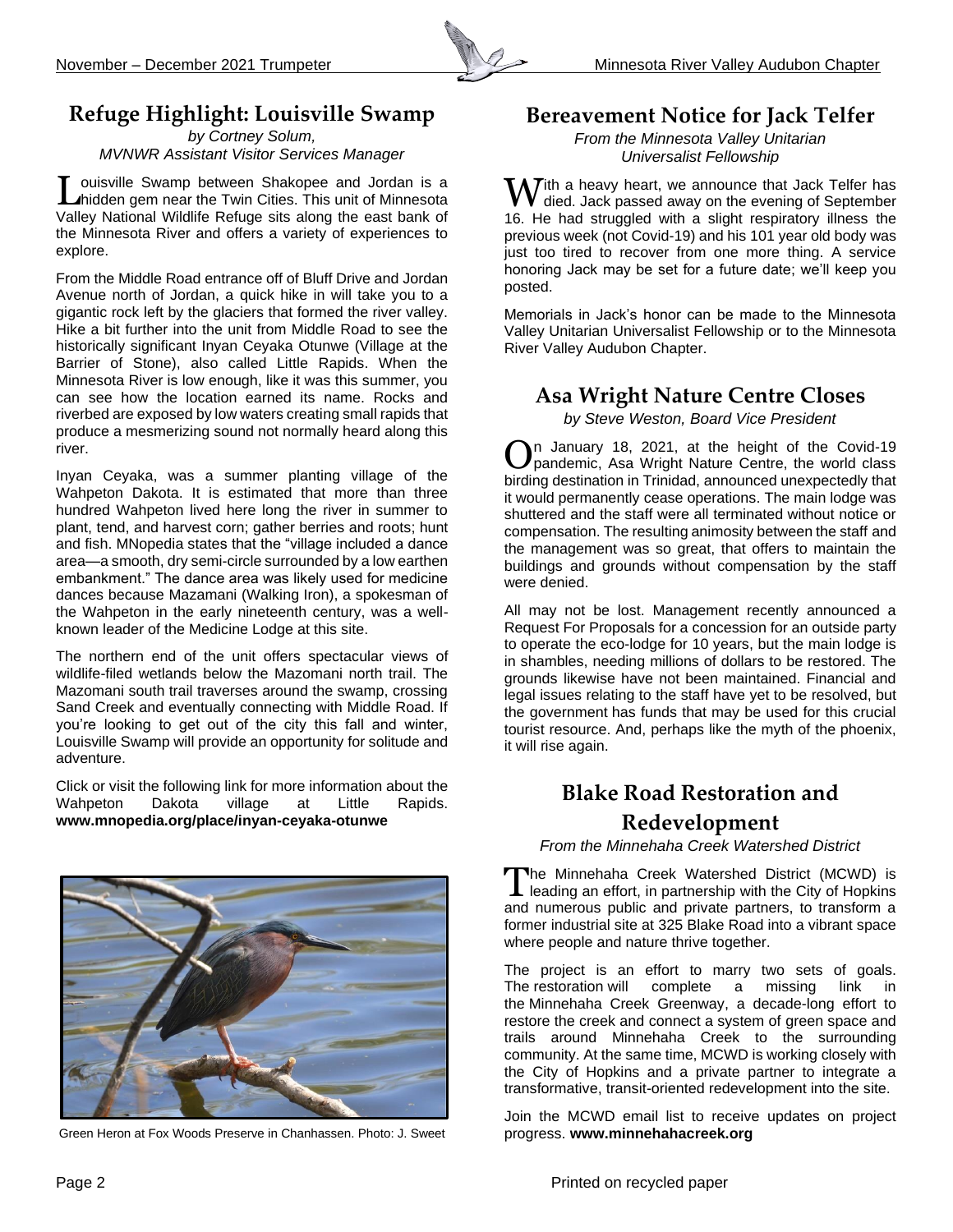

## **The Green Scene**

#### **Clean Water = Clean Streets & Gutters**

*by Anne Hanley, MRVAC Member*

emember that anything in the street and gutters will Remember that anything in the street and gutters will deventually flow into some body of water. Decaying leaves and grass clippings use up oxygen in the water which makes it harder for aquatic creatures to survive.

Ditto for salt. Use as little as possible to keep our waterways as fresh as possible. Once in the water, there's no way to remove the chloride, and it becomes a permanent pollutant. According to Brooke Asleson, MPCA Project Manager for the Twin Cities Metro Area chloride project, salt is a real threat to water quality.

It only takes one teaspoon of road salt to permanently pollute five gallons of water. Twelve ounces of salt about as much as would fill a coffee mug — is enough to treat a 20-foot-long driveway or about 10 squares of sidewalk.



# *Modern Mending*

*by Erin Lewis-Fitzgerald Review written by Anne Hanley*

all is here. On the down side, there will be only a few  $\mathbf{F}$ all is here. On the down side, there will be only a few more days when I will be able to hang laundry outside to dry. On the plus side, fall and winter are good times to catch up on mending. Why mend? Producing clothing takes a lot of water and generates various types of pollution from dyes and synthetic fibers, so using your clothing as long as possible to reduce fashion waste is the best ecological choice.

If you are new to mending, you should check out Modern Mending by Erin Lewis-Fitzgerald. In addition to her book, you might also enjoy joining her Modern Mending Facebook group which is full of helpful tips and inspiring fixes by others in the mending universe to try yourself. In the book, she covers 6 basic types of mending and fix-it tips with lots of step by step instructional photos. The last third of the book is a collection of garments in need of repair, before and after. Lewis-Fitzgerald is a big fan of visible mending and I found it helpful to see her mending solutions that add some fun or panache to the garment.

Even if invisible mending is more appealing to you, the techniques covered in the book (stitching; patching; darning; needle felting; machine darning; buttons, zippers, ladders, snags + shoes) can be applied to both visible and invisible mending. No sewing machine? All but machine darning can be done with just hand tools – a needle and thread/yarn or a felting needle, so for many mending jobs, no sewing machine is required.

A long winter night is the perfect time to darn the heels of some warm wool socks. Give it a try!

#### **Biden Administration Restores Protections**

#### **for Three National Monuments**

*Republished from the National Audubon Society Contact: Rachel Guillory, [Rachel.guillory@audubon.org](mailto:Rachel.guillory@audubon.org)*

**WASHINGTON (October 8, 2021)** – Today, President Biden signed proclamations to restore protections for three national monuments—Northeast Canyons and Seamounts off the coast of New England, as well as Bears Ears and Grand Staircase-Escalante in Utah.

"This is a victory, not just for seabirds like Atlantic Puffins, but also for many coastal communities in New England that depend on a healthy ocean," said Dr. Donald Lyons, director of conservation science for Audubon's Seabird Institute. "Northeast Canyons and Seamounts is a critical place that allows seabirds to rest and stock up on fish during the harsh winter. The unique habitats there also support abundant populations of fish, whales, and other marine life that are vital to our coastal economy."

President Trump signed a proclamation last year to open the Northeast Canyons and Seamounts Marine National Monument [to commercial fishing.](https://www.audubon.org/news/protections-removed-atlantic-puffins-winter-home) This rollback increased the risk of seabirds getting hooked on a fishing line or caught in a net and reduced the amount of fish available for them to eat. Audubon's Seabird Institute was [instrumental in uncovering](https://www.audubon.org/news/audubon-scientists-uncover-winter-home-maine-atlantic-puffins) that Maine's recently restored populations of Atlantic Puffins rely on this monument to stock up on fish in winter months.

Today's decision follows a report from Interior Secretary Deb Haaland with recommendations on whether to restore the boundaries and protections of each monument. The Trump Administration downsized Bears Ears by 85 percent and Grand Staircase-Escalante by nearly 50 percent.

Bears Ears and Grand Staircase-Escalante National Monuments are sacred places and the traditional lands of Native American tribal nations. These monuments are also public lands, home to several climate-threatened birds like the Golden Eagle, Pinyon Jay, Hairy Woodpecker, and Mountain Bluebird. Restoring national monument status protects sacred places for birds and people.

"President Biden is reestablishing a longstanding national commitment to protect our most special places and acknowledging [the leadership of tribal nations](http://bearsearscoalition.org/bears-ears-national-monument-restored/) who steward these lands," said Christopher Simmons, senior manager of public lands policy for National Audubon Society. "In addition to their important role in our ongoing history and collective culture, these protected spaces provide hundreds of bird species and other wildlife with relief from threats like habitat loss and climate change."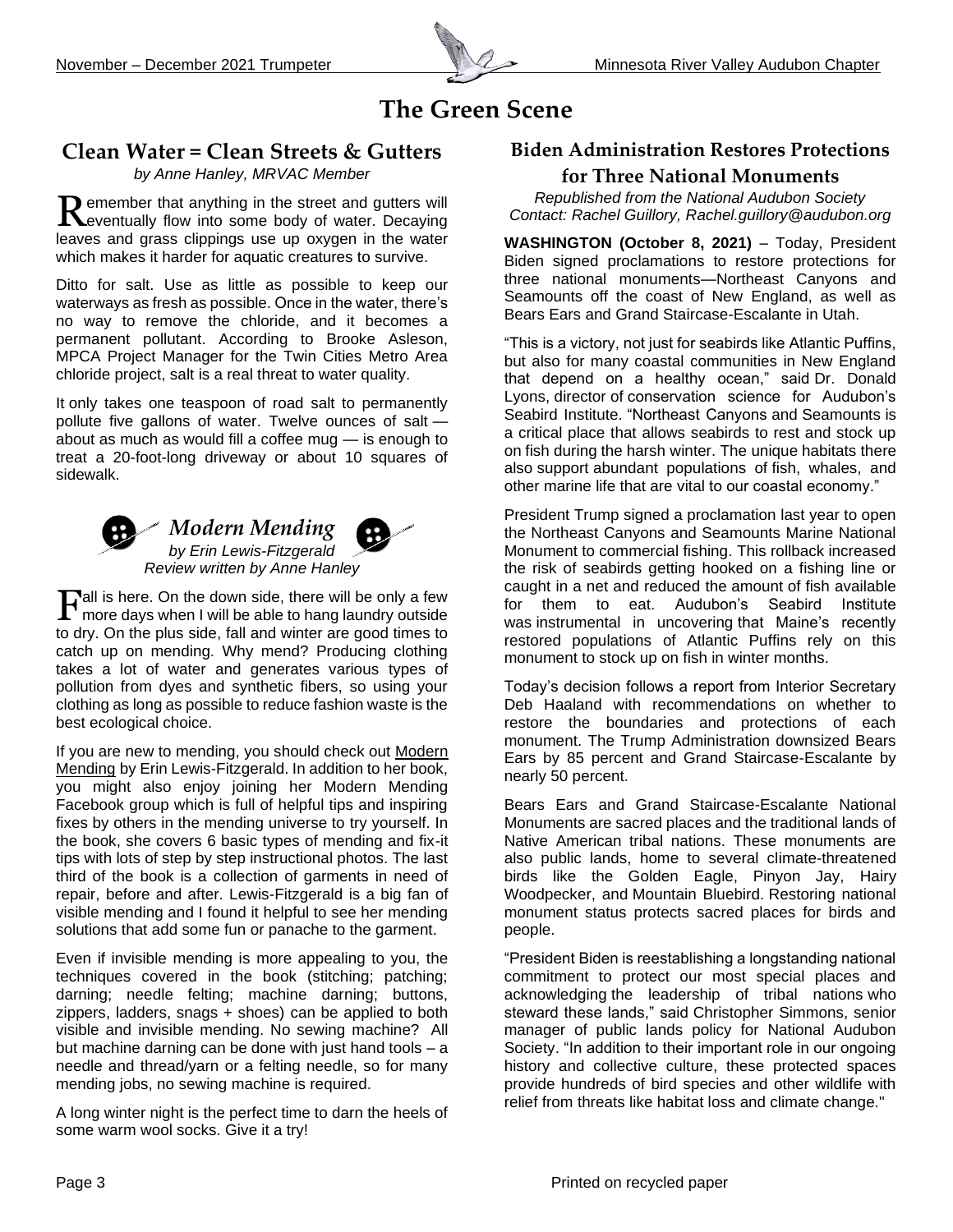

## **Regional Events of Interest**



*Minnesota Valley National Wildlife Refuge Bloomington, Minnesota*

## **Skull Scavenger Hunt**

*Old Cedar Avenue Trailhead Friday, October 29, 7:00 – 8:00 PM*

Do skulls send a shiver down your spine or do they spark your inner detective? Looking closely at a skull can reveal many clues to the identity of the animal that it came from. Join Refuge Rangers as we learn more about identifying skulls of common Minnesota wildlife on a skull scavenger hunt with flashlights at Old Cedar Avenue. Flashlights will be provided. Registration required online at **<www.bit.ly/2Zfivsy>**

#### **Confluence Virtual Art Gallery:**

#### **"A Common Thread" by Naomi Hart**

*Available online until November 5, 2021*

Artist Naomi Hart's work will be on display virtually in the Confluence Gallery with the collection, "A Common Thread." Hart tethers the natural world to her life story and pulls forth a source of strength, healing, and inspiration. She shares these stories, where memories and elusive interactions collide and meld creating dream-like "now", through her ethereal artwork. Full of mystery, and surreal metamorphosis, Hart's etchings and drawings layered with beeswax, infuse uniquely human attributes with symbols from the natural world creating a common thread that connects us all. Visit the gallery online at **[www.artistrymn.org/confluence-gallery.](http://www.artistrymn.org/confluence-gallery)** 

#### **Confluence Virtual Art Gallery:**

## **"As long as the River Shall Run" by Ellen Sandbeck**

*Available online November 15 – December 31, 2021* More information about this virtual exhibit will be available on the Minnesota Valley National Wildlife Refuge website soon. **[www.fws.gov/refuge/minnesota\\_valley/](http://www.fws.gov/refuge/minnesota_valley/)**



*Lowry Nature Center Victoria, Minnesota* 

## **Lowry Photography Club Open House**

#### *Sunday, November 7, 9:00 – 11:30 AM*

Borrow a camera, try a photo scavenger hunt and practice your skills with some photo exercises. The Lowry Photography Club is for those interested in nature and photography. Share your latest photos, and learn and discuss photography techniques with other enthusiasts. All ages and experience levels. Free. Find the club on **[Facebook.](https://www.facebook.com/groups/742299859815573)**



*Three Rivers Young Birder's Club Metro-wide*

### **Bird Feeders & Bird Foods**

*Eastman Nature Center, Dayton, MN Saturday, November 13, 1:00 – 3:00 PM*

Build a bird feeder to take home and learn about what types of seeds are good to feed to birds. Discover how placement of feeders can help you attract different birds. Three Rivers Young Birder's Club is for ages 9-12, helping you discover the wonder of birds and meet other kids interested in them, too. Free for Young Birder Club members. \$5 for non-members. Reservations required at **[www.threeriversparks.org.](http://www.threeriversparks.org/)**

#### **Raptors Up Close**

#### *Lowry Nature Center, Victoria, MN*

*Sunday, November 21, 3:00 – 4:30 PM*

Meet captive raptors and learn about these amazing birds of prey. Three Rivers Young Birder's Club is for ages 9-12, helping you discover the wonder of birds and meet other kids interested in them, too. Free. Drop in anytime. More information at **[www.threeriversparks.org.](http://www.threeriversparks.org/)**

## **Classifying Birds**

#### *Mississippi Gateway Regional Park, Brooklyn Park, MN Saturday, December 18, 9:00 – 11:00 AM*

A crow is a black bird, is a blackbird a crow? Learn to use a dichotomous key like a scientist to see if a nighthawk is a hawk or is a pigeon a dove? Then let's get out on the trails to see birds by the river or the marsh. Three Rivers Young Birder's Club is for ages 9-12, helping you discover the wonder of birds and meet other kids interested in them, too. Free for Young Birder Club members. Reservations required at **[www.threeriversparks.org.](http://www.threeriversparks.org/)**

*International Owl Center*  $\sim$ *Houston, Minnesota*

#### **Expert-led Owl Prowl**

*Saturday, December 18, 4:00 – 8:00 PM*

Join us this fall to experience wild owls after dark. Spend time indoors learning how to identify owl sounds and the ethics of calling owls. Then everyone will drive their own vehicle, following staff to rural locations in Houston to call in wild owls. \$10/member or \$15/nonmember. Register online at **[www.internationalowlcenter.org.](http://www.internationalowlcenter.org/)**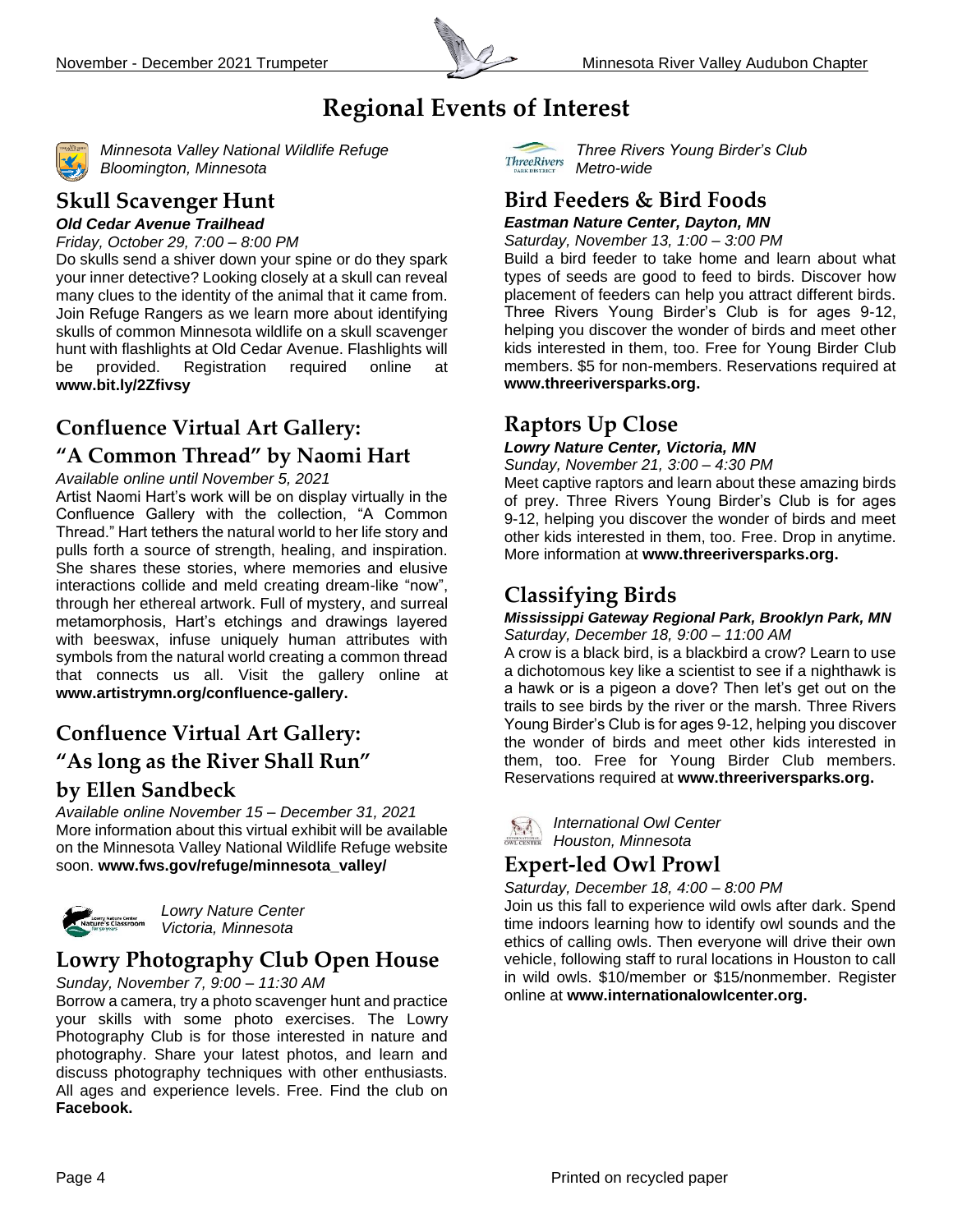

## **MRVAC Field Trips & Refuge Information**

Please do your part to stop the spread and adhere to the current recommendations from the Minnesota CDC in regards to COVID-19. This includes respecting the distance between you and those from other households, practicing proper hygiene, and wearing a mask when it is recommended.

All of the Refuge field trips are listed below, followed by Refuge addresses, and field trips to other locations in chronological order.

All trips are free unless otherwise noted. Beginning birders are always welcome.



**Refuge Bird Watching Treks (Nov. – Dec.)**

*Saturday, Nov. 20 (9:00-10:30 AM) Old Cedar Ave. Sunday, Nov. 21 (8:00-10:30 AM) Bass Ponds Monday, Nov. 29 (8:00-10:30 AM) Wilkie Unit Sunday, Dec. 5 (8:00-10:30 AM) Wilkie Unit Saturday, Dec. 11 (8:00-10:30 AM) Bass Ponds Sunday, Dec. 12 (9:00-10:30 AM) Old Cedar Ave.* 

Explore some of the best Refuge units for bird watching during the fall season. We will spend time on these walks searching for birds only seen on the Refuge during migration. We will study the different species of birds and learn about some other locations to search for birds during fall migration. Birders of all skill levels are welcome. Bring binoculars, your favorite field guide and dress appropriately for the weather. Led by Craig Mandel, Volunteer Refuge Naturalist. Reservations are not required for Refuge Bird Walking Treks above.

#### **Minnesota Valley National Wildlife Refuge Field Trip Locations & Addresses**

Wilkie Unit Trailhead 7701 County Road 101 E., Shakopee, MN

Bass Ponds Trailhead 2501 86th St. E., Bloomington, MN

Rapids Lake Education and Visitor Center 15865 Rapids Lake Rd., Carver, MN

Old Cedar Avenue Trailhead 9551 Old Cedar Ave. S., Bloomington, MN



Minnesota River at the Rapids Lake Unit. Photo: J. Sweet

#### **Visitor Center Updates**

Indoor visitation, exhibits, and offices are temporarily closed. The walk-up information desk is open. Please stop by the open-air, walk-up information desk at our visitor centers to learn about the refuge. Staff and volunteers will be available at the entrance doors to each visitor center. Outdoor restrooms are available at each location. Outdoor exploration equipment is available for free check-out, including family activity packs and binoculars.

*Bloomington Visitor Center* 3815 American Boulevard. E., Bloomington, MN Fridays, Saturdays, and Sundays 12:00-4:00 PM Closed Federal Holidays

> *Rapids Lake Visitor Center* 15865 Rapids Lake Rd. Carver, MN Fridays and Saturdays 12:00-4:00 PM Closed Federal Holidays

#### **Minnesota Valley National Wildlife Refuge Unit Trail Maps**

Click the text below to view each unit trail map. Save these PDFs to your phone or take a screenshot for offline viewing when you are out on the trail.

#### **[Long Meadow Lake and Black Dog Units](https://www.fws.gov/uploadedFiles/Long-Meadow-Black-Dog-Aug-2019.pdf)**

#### **[Bloomington Ferry and Wilkie Units](https://www.fws.gov/uploadedFiles/Bloomington-Ferry-Wilkie-2019.pdf)**

**[Rapids Lake, Louisville Swamp, and Chaska Units](https://www.fws.gov/uploadedFiles/Rapids-Lake-Louisville-Swamp-Chaska-Aug-2019.pdf)**